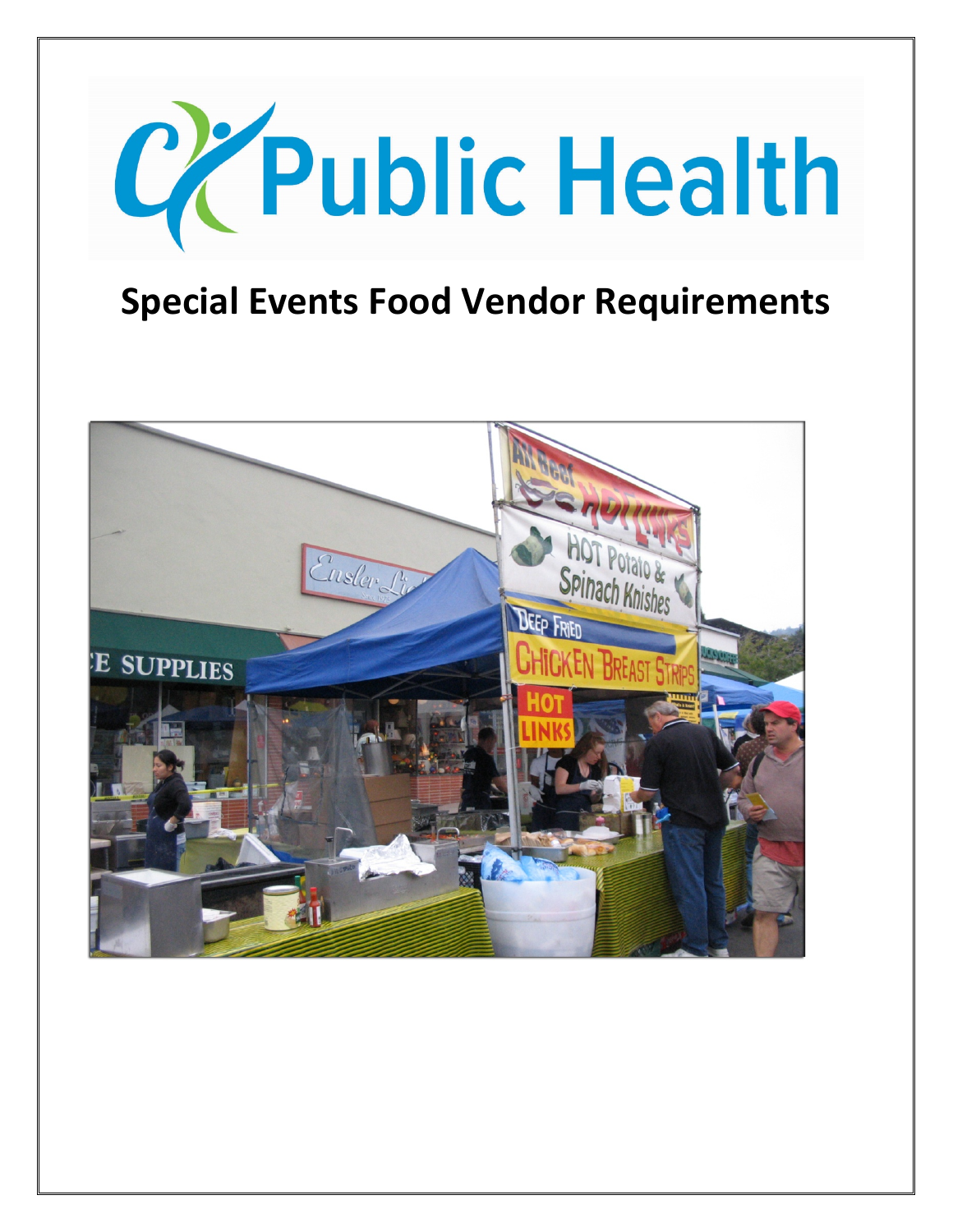The following are the minimum requirements for food vendors of community-based special events to minimize the risk of foodborne illness. You may be contacted by a Public Health Inspector to review your plans prior to the special event.

# **SECTION 1 - GENERAL FOOD SAFETY REQUIREMENTS:**

# Types of Food Served

*Hazardous Food*: Any food capable of supporting the growth of disease-causing organisms or the production of their toxins. Ex. hamburgers, hot dogs, chicken, pork, beef, cooked rice, cream-filled pastries, milk and milk products, egg and egg products, ice cream.

*Non-hazardous Food*: Food that does not support the growth of disease-causing microorganisms. Ex. dry goods, cereals, baked goods, potato chips, popcorn, candy.

## Food Handlers

- During hours of operation, it is mandatory that at least one food handler or supervisor hold a valid Food Handler Certificate recognized by the Ontario Ministry of Health and Long-Term Care .
- **Thoroughly wash your hands with soap and water:**
	- **before putting on new gloves**
	- **before handling food (without gloves)**
	- **after handling money or raw meats**
	- **after each break**
	- **after any potential contamination (bathroom visit, etc.)**
- Food handlers must not work if they are ill.
- Food handlers must cover rashes, cuts, bandages with gloves
- Food handlers must wear clean clothing and hair restraints (ex. hat, visor, hairnet).
- Do not smoke in the food preparation area.
- Minimize direct food handling by using tongs or utensils.
- Use soap then sanitizer to clean all food contact surfaces.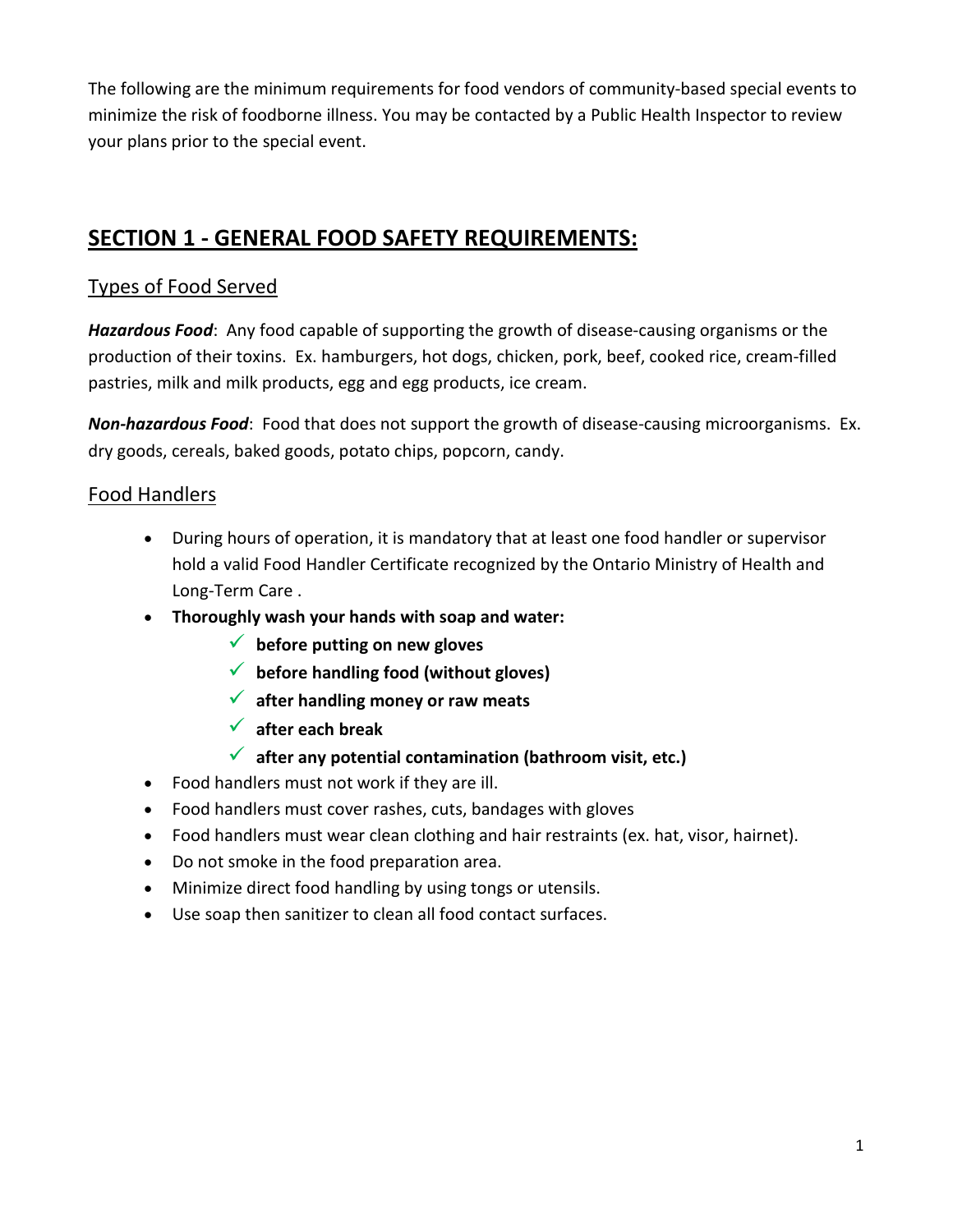# Food Source

- All foods must come from government-approved and -inspected sources. Examples of unapproved foods include: wild game, home-prepared or home-canned foods, unpasteurized dairy and cider, ungraded eggs.
- All hazardous foods should be **purchased precooked or be precooked in an approved food premises**.
- All water must be potable. Ice must be made from potable water.
- Pre-packaged foods for sale must be labelled in accordance with the CFIA's Food and Drug Act.

# Food Storage

- Keep all hazardous foods out of the temperature Danger Zone (between  $4^{\circ}C/40^{\circ}F$  and  $60^{\circ}$ C/140 $^{\circ}$ F).
- All foods must be protected from contamination and stored in food-grade containers.
- Keep raw meats separate from cooked meats, vegetables or any ready-to-eat foods.
- Food, food supplies, and utensils must be raised 15cm (6 inches) off the ground.
- Condiment containers must be pump type, squeeze containers, or those with self-closing covers/lids. Single service packets are acceptable and preferred.
- Chemicals must not be stored in, around, or above food or dishes (e.g. cleaning/sanitizing chemicals).

# Food Transportation

- Hazardous foods must be transported at either 4°C(40°F) or below or at 60°C (140°F) or higher.
- Foods are to be covered, wrapped or sealed during transportation.

# Cold-Holding

- Hazardous foods served cold require refrigeration (either mechanical fridges or coolers with ice) onsite and must hold these hazardous foods at or below 4°C (40°F).
- Accurate internal indicating thermometers must be present in all fridges and coolers.
- Defrost foods safely in the refrigerator, or under cold running water, or using the defrost cycle in the microwave. **Never defrost hazardous foods at room temperature**.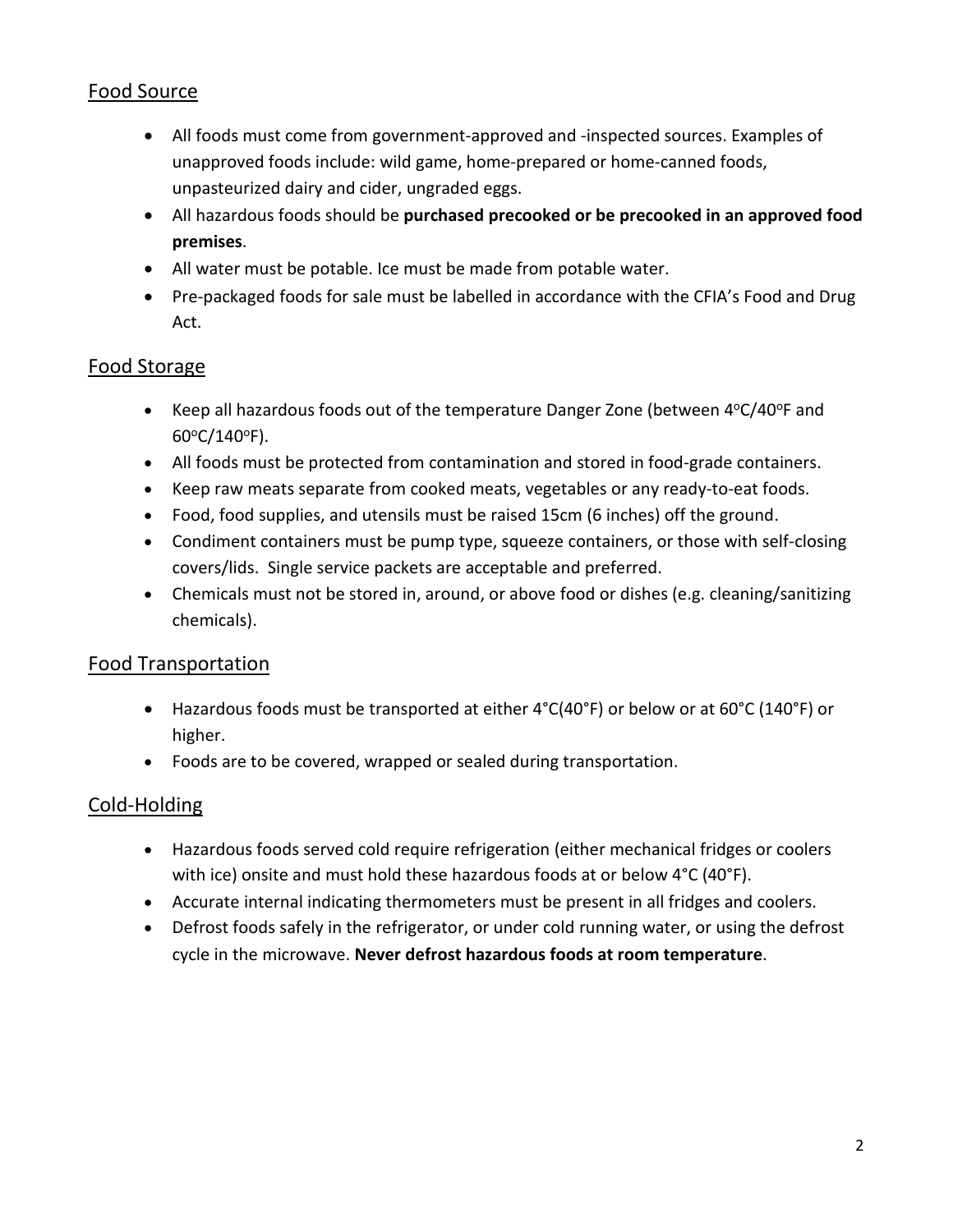## Cooking, Cooling, Hot-Holding, Reheating

• Cook hazardous foods to the appropriate temperatures below. Verify using a probe thermometer:

| <b>Hazardous Food Items</b>                                                              | <b>Cooking Temperature</b><br>(hold for 15 seconds) |
|------------------------------------------------------------------------------------------|-----------------------------------------------------|
| Whole poultry                                                                            | 82°C (180°F)                                        |
| Poultry (other than whole poultry)                                                       | 74°C (165°F)                                        |
| Food mixtures containing poultry, egg, meat,<br>fish or other hazardous food (ex. gravy) | $74^{\circ}$ C (165 $^{\circ}$ F)                   |
| Pork and pork products                                                                   | 71°C (160°F)                                        |
| Ground meat (e.g. Hamburgers)                                                            | 71°C (160°F)                                        |
| Fish                                                                                     | 70°C (158°F)                                        |

- **Once cooked, store hazardous foods at 60°C (140°F) or higher until served**.
- Use a probe thermometer to monitor temperatures during the event. Clean and sanitize the thermometer between uses.
- If cooking and cooling hazardous foods prior to the event, these foods should take **no more than 6 hours to reach refrigeration temperature (at or below 4<sup>º</sup> C).** This may require that large portions be separated into smaller portions. Verify with a probe thermometer.
- Do not half-cook foods prior to the event.
- **Reheat all hazardous foods to 74<sup>º</sup> C (165<sup>º</sup> F) within 2 hours**. Do not use a steam table or a slow cooker to reheat foods.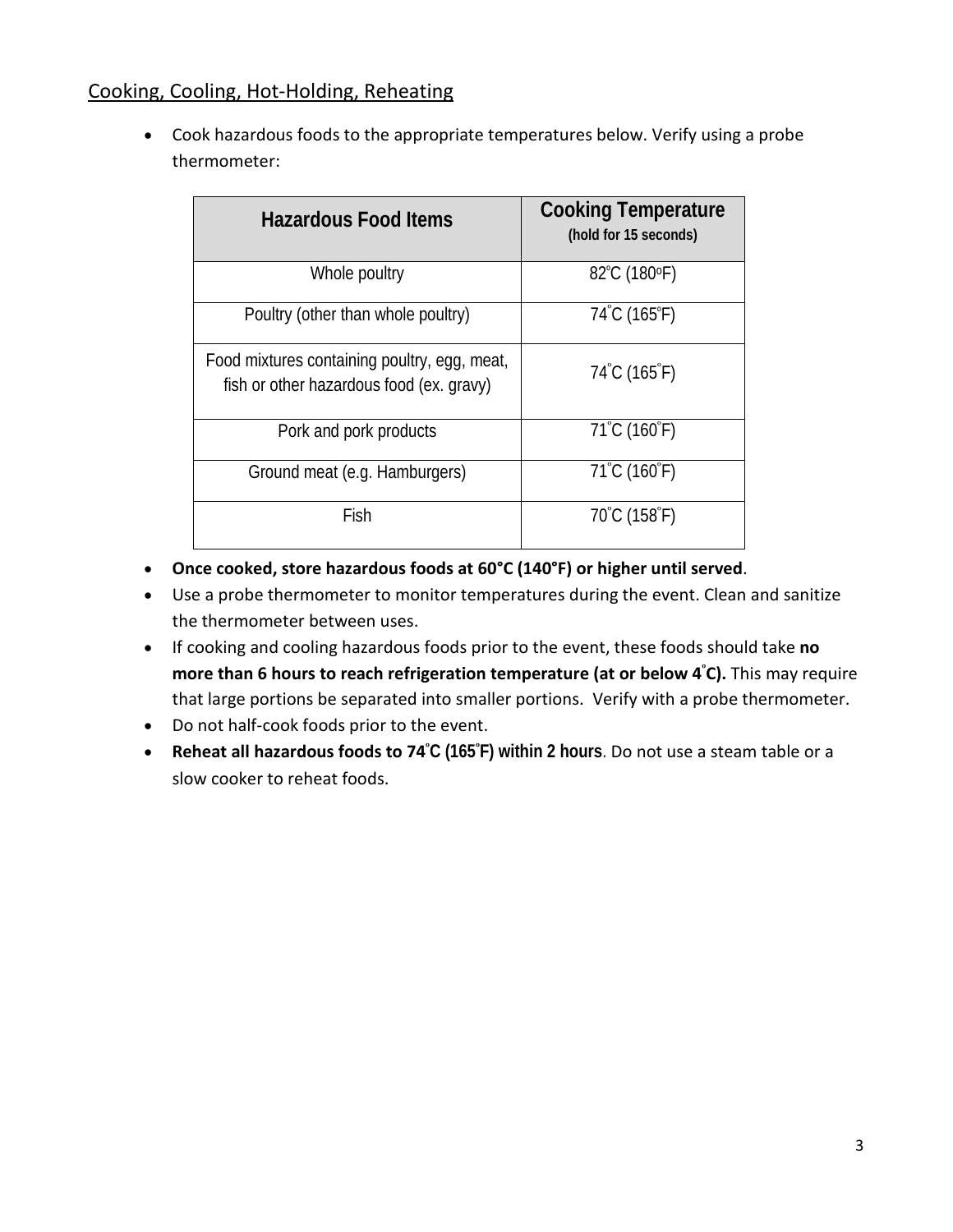## Utensil Wash

- A 2-compartment sink or 2 containers, large enough to fit your biggest utensil must be available to wash, rinse and submerge utensils in sanitizer.
- Potable water, soap and sanitizer must be onsite.
- Bring multiple sets of utensils.
- Sanitizing solution for washing made by mixing 2mL of bleach to 1L of water (100ppm)
- Sanitizer test strips onsite to check sanitizer concentrations.

| <b>FIRST SINK/CONTAINER</b>                                                                          | <b>SECOND SINK/CONTAINER</b>                                                                                                                                                                                                                                                                                                                |
|------------------------------------------------------------------------------------------------------|---------------------------------------------------------------------------------------------------------------------------------------------------------------------------------------------------------------------------------------------------------------------------------------------------------------------------------------------|
| <b>Wash and Rinse</b><br>Use warm water and detergent<br>Rinse with clean water overtop<br>$\bullet$ | <b>Sanitize</b> for 45 seconds<br>Using hot water (at least 77°C or 170°F)<br><b>OR</b><br>Using one of the following sanitizers in<br>solution at 24°C (75°F):<br>100 ppm chlorine bleach<br>$\circ$<br>200 ppm quaternary ammonium<br>$\circ$<br>$\circ$ 25 ppm iodine<br>o Test strips are required to verify<br>sanitizer concentration |

## Sanitizing Surfaces

- Sanitizer must be available onsite at all times.
- Wiping cloths must be stored in sanitizer buckets or disposable single-use cloths used with spray bottles.
- Surface sanitizer solution made by mixing approx. 1 tsp of bleach to 1L of water (200ppm).
- Sanitizer concentration must be maintained at all times (200ppm chlorine; 400ppm quaternary ammonium). Check with test strips.

## Garbage

- Rodent-proof garbage containers with lids must be provided.
- Grease from fryers must be stored in covered, non-flammable and durable containers and must be disposed of by approved methods.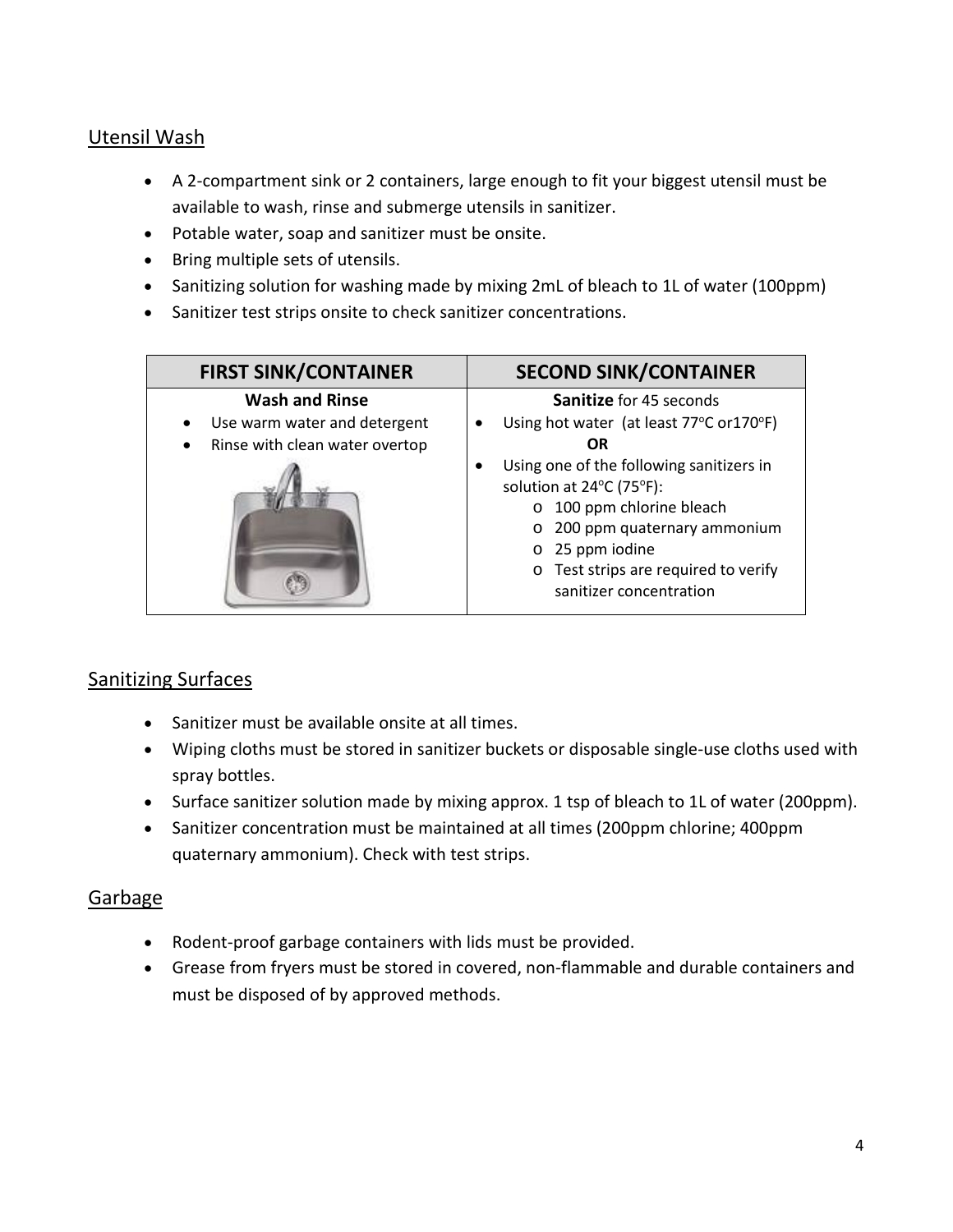# **SECTION 2 - MOBILE PREPARATION PREMISE/ FOOD TRUCK/ TRAILER:**

Mobile premises must be in compliance with Food Premise Regulation 562. This includes providing:

- Potable water
- Hot and cold water under pressure
- Sanitizer test strips
- Hand wash sink with soap and paper towel in a dispenser
- 2 or 3 compartment sink for utensil washing
- Probe thermometer
- Wiping cloths stored in sanitizer bucket or single-use towel used with spray bottle
- Mechanical refrigeration with indicating internal thermometer
- Holding tanks for waste water with an approved source for disposal
- Premises maintained in sanitary manner

# **SECTION 3 – TEMPORARY FOOD BOOTHS**

## Covering/Canopies

- A canopy/covering must be provided overtop any food that is prepared, displayed, or stored.
- Fuel-fired cooking equipment must not be operated under canopies made of combustible materials.
- Any canopy used over a cooking activity should meet fire retardant specifications outlined in **NFPA, CAN or CAN/ULC Standards**

## Layout

- Work surfaces must be constructed of smooth, non-absorbent, non-toxic material that can be easily cleaned and sanitized.
- Ensure all cooking equipment is level with the ground and balanced properly while in operation.
- All food, food supplies and utensils must be stored at least 15cm off the ground.
- Raised flooring (painted or sealed) may be required if the ground in and around the booth poses a contamination risk to food (ex. mud, gravel stones/dust).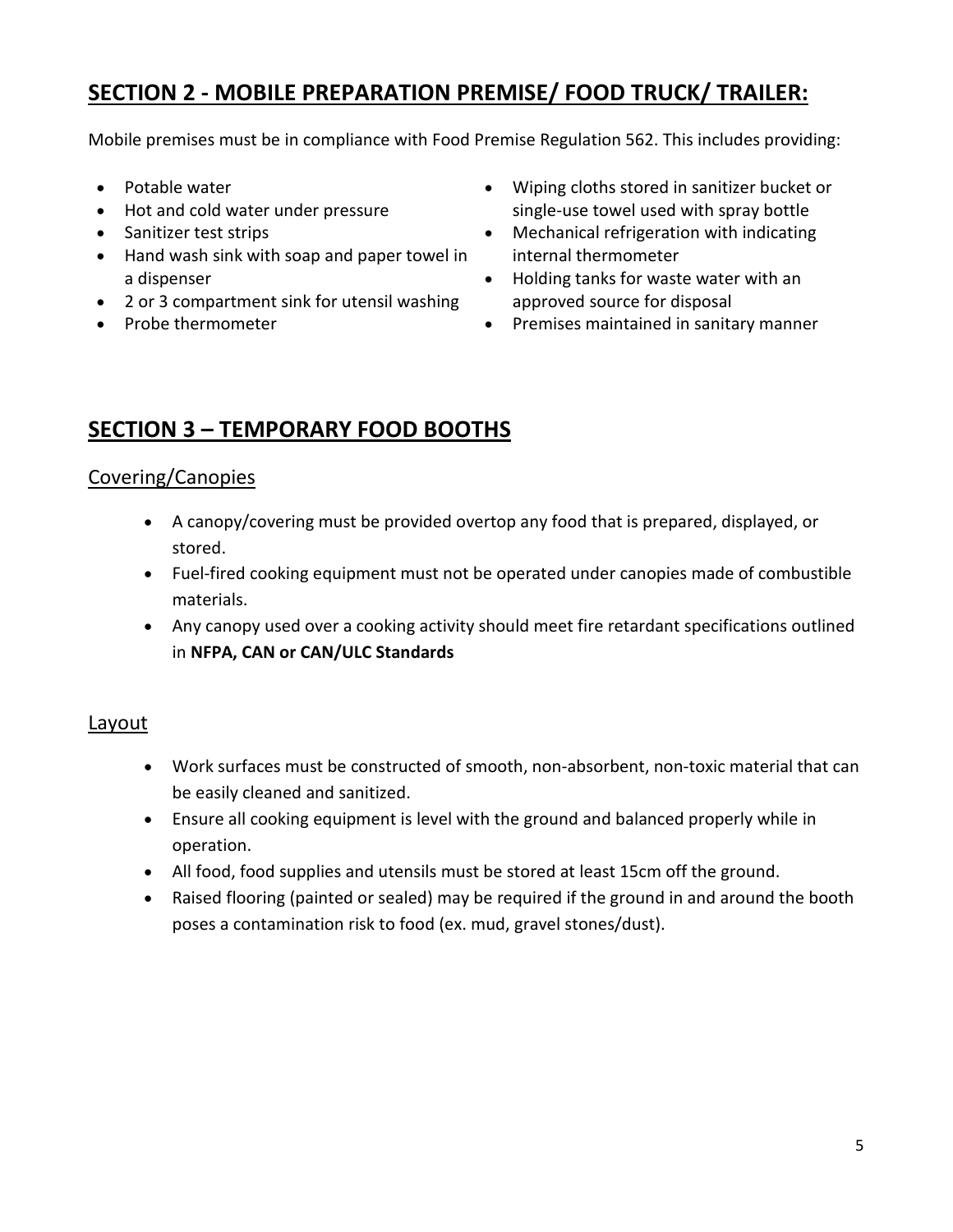### Temporary Handwash Station

#### Proper Hand Wash Station

- Potable water source must be accessible onsite.
- Fill a camping jug or coffee urn with warm water.
- Must have a spigot (tap) that can remain open on its own.
- Using one hand to keep it the spigot in an open position is not acceptable.
- Liquid soap in a dispenser and paper towel.
- Container to collect the waste water. Waste water must be disposed of in a sanitary manner and in an approved location. It must not be disposed of by pouring over the surface of the ground.
- Hand sanitizers do not replace the requirement for a temporary hand washing station. Hand sanitizers can be used for non-food handlers (ex. cashiers).

5 Gallon Thermal Container Paper Warm Water Towels 100°F-120°F Soap ٨ Continuous B Flow Spigot 5 Gallon Discard Bucket

#### **ARE YOU AWARE OF CK PUBLIC HEALTH ENFORCEMENT ACTIVITIES?**

• **Warning**

Operators can be given an oral or written warning to correct infractions within a specified time.

• **Seizure**

Food that is deemed to be unsafe for human consumption may be discarded or put on hold for testing.

• **Ticket/Summons**

If infractions are not corrected after warnings, infraction tickets or orders to appear in court may be issued.

• **Closure**

The operation of any food establishment may be suspended or cancelled if the establishment fails to meet the requirements of these requirements or the Ontario Food Premises Regulation.